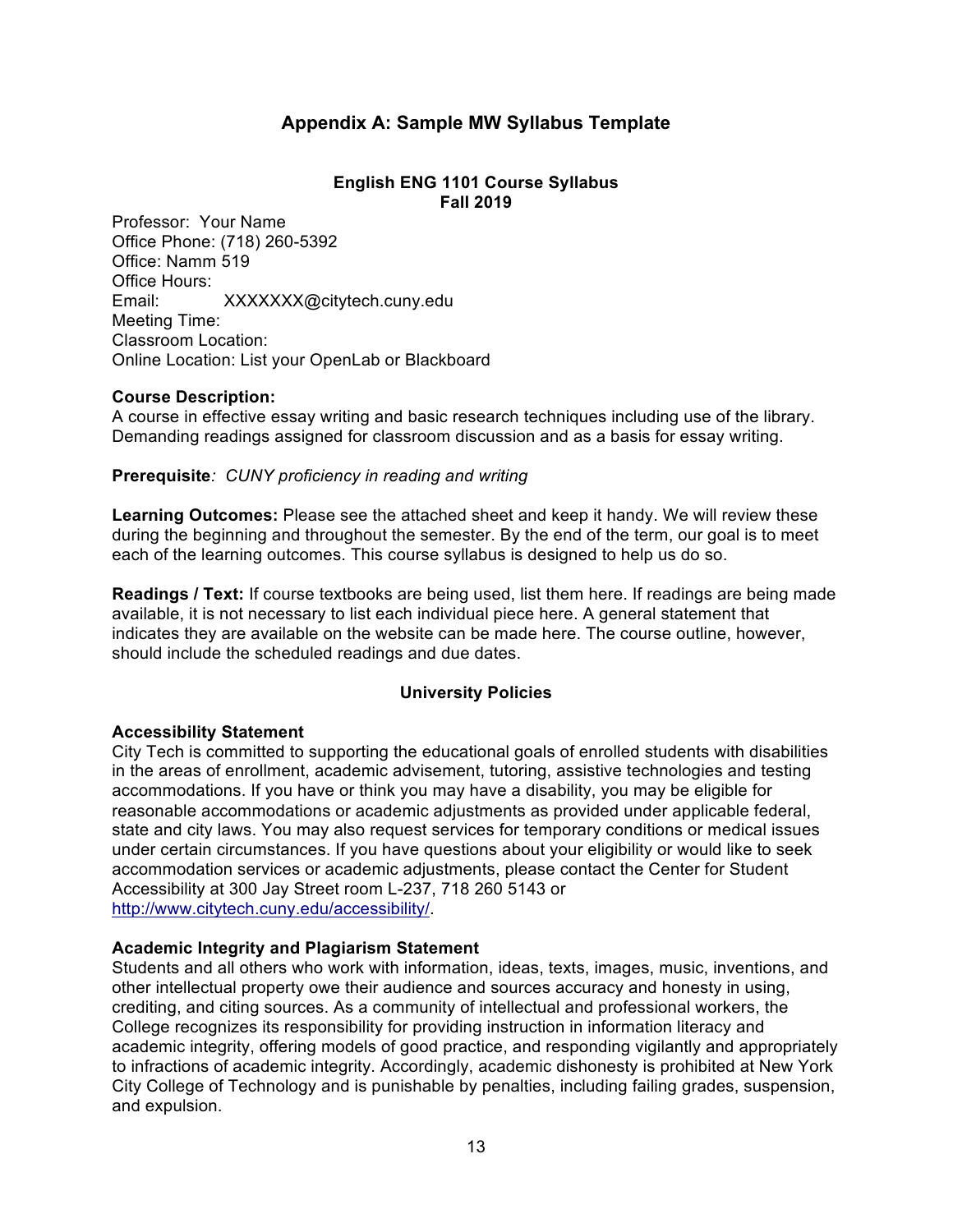# **Sanctions for Academic Integrity Violations**

In accordance with the CUNY Policy on Academic Integrity, NYCCT empowers its Academic Integrity Committee and Academic Integrity Officer to process violations of the CUNY Academic Integrity Policy. As stated in the student handbook, all instructors must report all instances of academic dishonesty to the Academic Integrity Officer.

### **Course Policies**

**Attendance**: Students who fail to attend class regularly will fall behind on the daily writing assignments. The daily assignments build upon previous work and lead towards success in the major projects. In order to succeed in the class, students will need to attend regularly. Students who fall behind will likely have a difficult time catching up.

**Missed Work and Late Papers:** Your policy here.

**OpenLab / Blackboard Statement:** Instructors are encouraged to make their courses as paperless as possible. They will be required to electronically submit student work at the beginning and end of the semesters for assessment purposes. Having students turn in all work electronically will lighten the workload significantly and help students and faculty keep records of all their assignments. You should include a statement concerning the usage of the course management system on your syllabus. A sample statement is provided below.

# **Sample OpenLab Statement:**

You will need to register with the City Tech Open Lab and join our course immediately. It will be your responsibility to learn the navigation of the class website during the first week. After the first week, we will be using the Open Lab. Any work that you fail to post after the  $3<sup>rd</sup>$  class meeting cannot be made up. If you need help with this, see me immediately, and make sure to come to the second and first class meetings.

**Course Load Expectations:** Instructors are encouraged to give students an idea of how much work will be expected of them. Because FYW requires frequent writing practice, students should expect to be working continually on course assignments. A sample statement is below:

#### **Sample Course Load Statement:**

A full time course load for a college student is 4 classes. At forty hours per week, that breaks down to 10 hours per class. You will be in class and online for 2.5 hours a week. Plan to spend 7.5 hours on homework for each week on average. Some weeks will be more. Some less.

# **Major Projects and Assignments**

**Project 1: Your Title and description** 

**Project 2: Your Title and description** 

**Project 2:** Your Title and description

**Other graded projects:** Faculty are encouraged to give students multiple opportunities to succeed. Other graded projects may include daily writing assignments, journaling, blogging, commenting, oral presentations, collaborative projects, multimodal projects, and end-of-the semester celebratory projects.